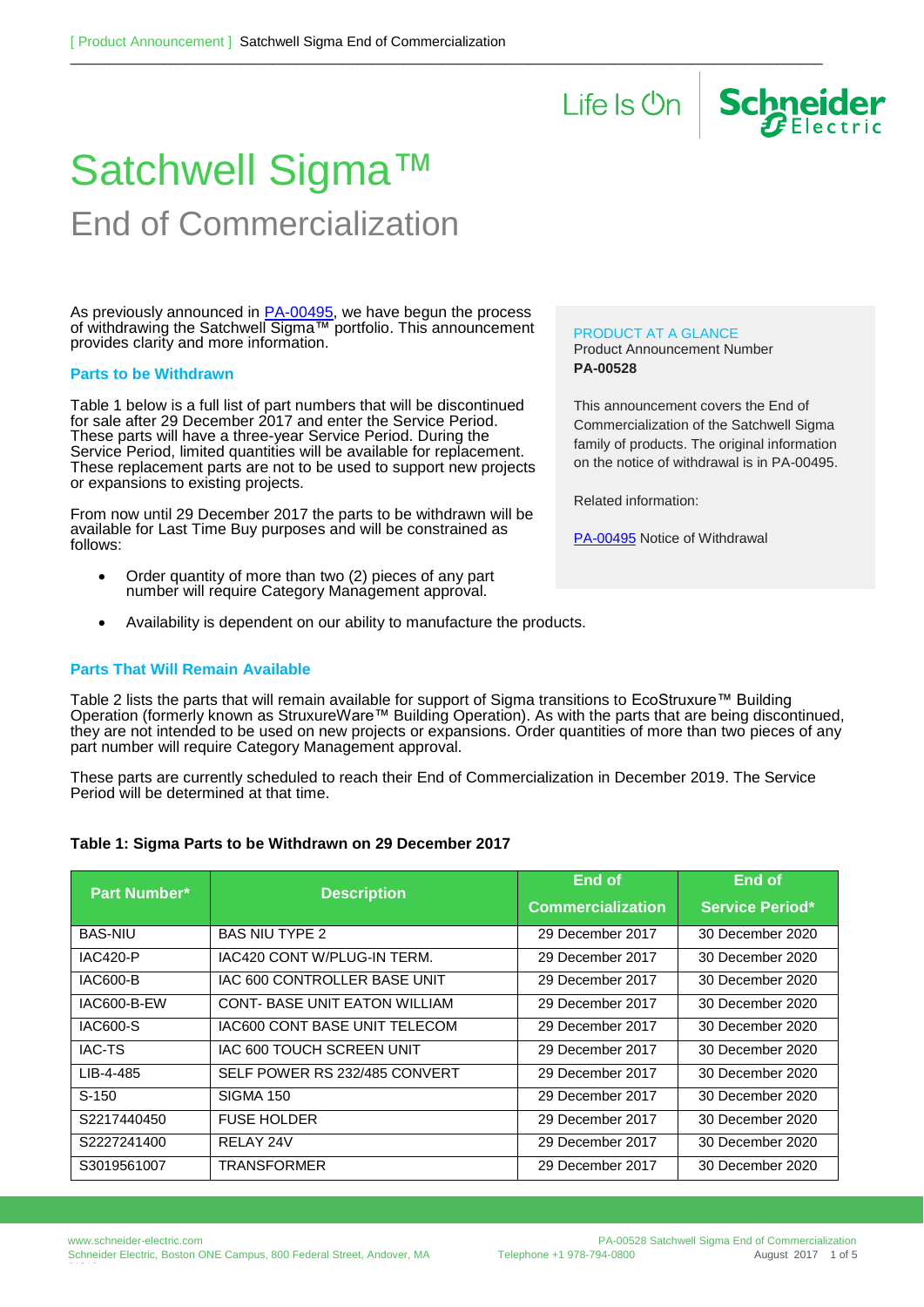| S-400                     | <b>SIGMA 400</b>                                             | 29 December 2017 | 30 December 2020 |
|---------------------------|--------------------------------------------------------------|------------------|------------------|
| S-532-KIT                 | SIGMA UPGRADE KIT - UNC532                                   | 29 December 2017 | 30 December 2020 |
| S-532K-KIT                | ACCESSORY - SIGMA UNC532 KEYBOARD<br><b>CONVERSION KIT</b>   | 29 December 2017 | 30 December 2020 |
| $S-632-A$                 | SIGMA UNC632 ARCNET CONTROLLER                               | 29 December 2017 | 30 December 2020 |
| S-632-AE                  | SIGMA UNC632 ARC.+ETHERN. CONT                               | 29 December 2017 | 30 December 2020 |
| S-632-E                   | SIGMA UNC632 ETHERNET CONT.                                  | 29 December 2017 | 30 December 2020 |
| S-632-KB                  | SIGMA UNC632 KEYBOARD OPTION                                 | 29 December 2017 | 30 December 2020 |
| S-696                     | SIGMA UNC696 OUTSTATION                                      | 29 December 2017 | 30 December 2020 |
| S-696-PDU                 | SIGMA UNC696 PDU SPARE                                       | 29 December 2017 | 30 December 2020 |
| S-796                     | SIGMA UNC796 OUTSTATION                                      | 29 December 2017 | 30 December 2020 |
| S-796-PDU                 | SIGMA UNC796 PDU SPARE                                       | 29 December 2017 | 30 December 2020 |
| S-ARM7-BAT                | SIGMA UNC PCB BATTERY SPARE                                  | 29 December 2017 | 30 December 2020 |
| S-ARM7-DO                 | UNCX96 DIGITAL OUTPUT CARD                                   | 29 December 2017 | 30 December 2020 |
| S-DNN3                    | SIGMA DNN3 ARM7 ROUTER                                       | 29 December 2017 | 30 December 2020 |
| S-DNN-KIT                 | SIGMA UPGRADE KIT - DNN                                      | 29 December 2017 | 30 December 2020 |
| <b>SF----</b>             | SIGMA SOFTWARE STANDARD EDITION                              | 29 December 2017 | 30 December 2020 |
| S-IC3-LON-A               | SIGMA IC3 ARM7 ARCNET ONLY-LON                               | 29 December 2017 | 30 December 2020 |
| S-IC3-LON-E               | SIGMA IC3 ETHERNET ONLY - LON                                | 29 December 2017 | 30 December 2020 |
| S-IC3-MODBUS-A            | SIGMA IC3 ARCNET ONLY - MODBUS                               | 29 December 2017 | 30 December 2020 |
| S-IC3-MODBUS-E            | SIGMA IC3 ETHERNET ONLY-MODBUS                               | 29 December 2017 | 30 December 2020 |
| S-IC3-SNP-A               | SIGMA IC3 ARM7 ARCNET ONLY-SNP                               | 29 December 2017 | 30 December 2020 |
| S-IC3-SNP-E               | SIGMA IC3 ETHERNET ONLY - SNP                                | 29 December 2017 | 30 December 2020 |
| S-IC3-UNIFACT-A           | SIGMA IC3 ARCNET ONLY-UNIFACT                                | 29 December 2017 | 30 December 2020 |
| S-IC3-UNIFACT-E           | SIGMA IC3 ETHERNET ONLY-UNIF.                                | 29 December 2017 | 30 December 2020 |
| S-IC-BAS                  | SIGMA IC-BAS                                                 | 29 December 2017 | 30 December 2020 |
| S-ICGN-DDE                | SIGMA GENERIC DDE CORE IC                                    | 29 December 2017 | 30 December 2020 |
| S-ICGN-OPC                | SIGMA GENERIC OPC CORE IC                                    | 29 December 2017 | 30 December 2020 |
| SIGMA-<br><b>SOFTWARE</b> | SIGMA SOFTWARE & DONGLE                                      | 29 December 2017 | 30 December 2020 |
| SIGMA-UPGRADE             | SIGMA SOFTWARE UPGRADE                                       | 29 December 2017 | 30 December 2020 |
| S-LON                     | SIGMA LONWORKS COMMS BOARD                                   | 29 December 2017 | 30 December 2020 |
| S-TK                      | SIGMA UNCX32 TRUNKING KIT                                    | 29 December 2017 | 30 December 2020 |
| S-TOOLKIT                 | SIGMA TOOLKIT                                                | 29 December 2017 | 30 December 2020 |
| <b>SU----</b>             | SIGMA SOFTWARE OPTION - UPGRADE(S)                           | 29 December 2017 | 30 December 2020 |
| S-UNC-BKT                 | OSN.EXT.MTG.TO I/F MODULE                                    | 29 December 2017 | 30 December 2020 |
| S-UNC-CBL                 | OSN.COM'D ELV.LOOM (8CH)                                     | 29 December 2017 | 30 December 2020 |
| S-UNC-DO                  | Sigma - Digital Output Card                                  | 29 December 2017 | 30 December 2020 |
| S-V53-BAT                 | SIGMA UNC PCB BATTERY SPARE                                  | 29 December 2017 | 30 December 2020 |
| $S-V53-DO$                | <b>BAS UNCX96 DIGITAL OUTPUT CARD</b>                        | 29 December 2017 | 30 December 2020 |
| S-WINCE                   | SIGMA COMPACT EDITION                                        | 29 December 2017 | 30 December 2020 |
| S-X96CPU-AE               | SIGMA-X96ARM7 CPUCRD ARC/ETH                                 | 29 December 2017 | 30 December 2020 |
| S-X96-STD                 | BATTERY UNCX96 STANDARD                                      | 29 December 2017 | 30 December 2020 |
| <b>URC1201</b>            | UNIFACT 3-RELAY ROOM CONTROLLER<br>(METAL ENCLOSURE)         | 29 December 2017 | 30 December 2020 |
| <b>URC2201</b>            | UNIFACT 3-RELAY ROOM CONTROLLER<br>(PLASTIC ENCLOSURE)       | 29 December 2017 | 30 December 2020 |
| URC-41N-100               | UNIFACT PRO 1-RELAY CONTROLLER (4-<br>PIPE FAN COIL UNIT)    | 29 December 2017 | 30 December 2020 |
| URC-41N-101               | UNIFACT PRO 1-RELAY CONTROLLER (2-<br>PIPE WITH CHANGE OVER) | 29 December 2017 | 30 December 2020 |

 $\_$  ,  $\_$  ,  $\_$  ,  $\_$  ,  $\_$  ,  $\_$  ,  $\_$  ,  $\_$  ,  $\_$  ,  $\_$  ,  $\_$  ,  $\_$  ,  $\_$  ,  $\_$  ,  $\_$  ,  $\_$  ,  $\_$  ,  $\_$  ,  $\_$  ,  $\_$  ,  $\_$  ,  $\_$  ,  $\_$  ,  $\_$  ,  $\_$  ,  $\_$  ,  $\_$  ,  $\_$  ,  $\_$  ,  $\_$  ,  $\_$  ,  $\_$  ,  $\_$  ,  $\_$  ,  $\_$  ,  $\_$  ,  $\_$  ,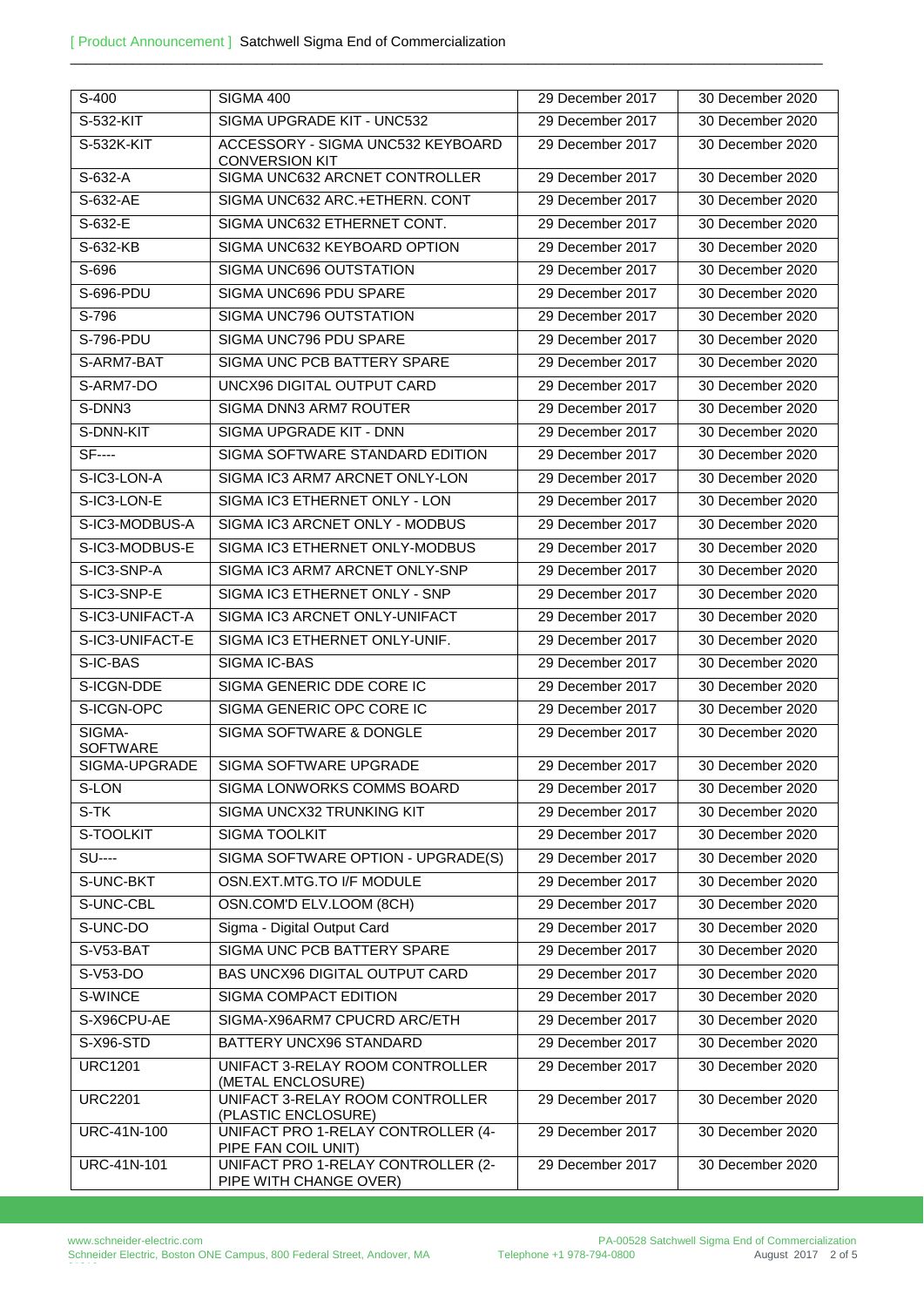| URC-41N-102        | UNIFACT PRO 1-RELAY CONTROLLER (DX<br><b>COOLING &amp; ELECTRIC HEATER)</b> | 29 December 2017 | 30 December 2020 |
|--------------------|-----------------------------------------------------------------------------|------------------|------------------|
| <b>URC-41N-103</b> | UNIFACT PRO 1-RELAY CONTROLLER<br>(AIRSIDE CONTROL)                         | 29 December 2017 | 30 December 2020 |
| <b>URC-51N-100</b> | UNIFACT PRO 3-RELAY CONTROLLER (4-<br>PIPE FAN COIL UNIT)                   | 29 December 2017 | 30 December 2020 |
| <b>URC-51N-101</b> | UNIFACT PRO 3-RELAY CONTROLLER (2-<br>PIPE WITH CHANGE OVER)                | 29 December 2017 | 30 December 2020 |
| <b>URC-51N-102</b> | UNIFACT PRO 3-RELAY CONTROLLER (DX<br><b>COOLING &amp; ELECTRIC HEATER)</b> | 29 December 2017 | 30 December 2020 |
| <b>URC-51N-103</b> | UNIFACT PRO 3-RELAY CONTROLLER<br>(AIRSIDE CONTROL)                         | 29 December 2017 | 30 December 2020 |
| URC-51N-HRO        | UNIFACT PRO 3-RELAY CONTROLLER (4-<br>PIPE FAN COIL UNIT) (HRO)             | 29 December 2017 | 30 December 2020 |
| <b>URC-IR-100</b>  | <b>INFRA-RED RS232 RECEIVER</b>                                             | 29 December 2017 | 30 December 2020 |
| URC-SET-100        | NCP PALM COMMISSIONING SOFTWARE                                             | 29 December 2017 | 30 December 2020 |
| ZS_AMS-X           | ADVANCED SECURITY MODEL(S-ASM)                                              | 29 December 2017 | 30 December 2020 |
| ZS_CLIENT-1        | 1 ADDITIONAL CLIENT                                                         | 29 December 2017 | 30 December 2020 |
| ZS_CLIENT-1        | 2 ADDITIONAL CLIENT                                                         | 29 December 2017 | 30 December 2020 |
| ZS CLIENT-3        | <b>3 ADDITIONAL CLIENT</b>                                                  | 29 December 2017 | 30 December 2020 |
| ZS CLIENT-4        | <b>4 ADDITIONAL CLIENT</b>                                                  | 29 December 2017 | 30 December 2020 |
| ZS CLIENT-5        | 5 Additional Client                                                         | 29 December 2017 | 30 December 2020 |
| ZS_CLIENT-6        | 6 Additional Client                                                         | 29 December 2017 | 30 December 2020 |
| ZS_CLIENT-7        | <b>7 Additional Client</b>                                                  | 29 December 2017 | 30 December 2020 |
| ZS_CLIENT-8        | 8 Additional Client                                                         | 29 December 2017 | 30 December 2020 |
| ZS_CLIENT-9        | 9 Additional Client                                                         | 29 December 2017 | 30 December 2020 |
| ZS_FLEXIMA-X       | FLEXIMA SOFTWARE                                                            | 29 December 2017 | 30 December 2020 |
| ZS_ICBAS-X         | BAS2800+ INTEGRATOR (IC-BAS)                                                | 29 December 2017 | 30 December 2020 |
| ZS_MERCURY-X       | REMOTE ALARM MAN.(Incl.1 DRIV)                                              | 29 December 2017 | 30 December 2020 |
| ZS_MEROUT          | XTRA REM ALM MGR OUT DRIV-EACH                                              | 29 December 2017 | 30 December 2020 |
| ZS_MEROUT-2        | XTRA REM ALM MGR OUT DRIV                                                   | 29 December 2017 | 30 December 2020 |
| ZS_MEROUT-3        | <b>XTRA REM ALM MGR OUT DRIV</b>                                            | 29 December 2017 | 30 December 2020 |
| ZS_MEROUT-4        | <b>XTRA REM ALM MGR OUT DRIV</b>                                            | 29 December 2017 | 30 December 2020 |
| ZS MEROUT-5        | XTRA REM ALM MGR OUT DRIV                                                   | 29 December 2017 | 30 December 2020 |
| ZS_MEROUT-6        | XTRA REM ALM MGR OUT DRIV                                                   | 29 December 2017 | 30 December 2020 |
| ZS_MEROUT-7        | XTRA REM ALM MGR OUT DRIV                                                   | 29 December 2017 | 30 December 2020 |
| ZS_MEROUT-8        | XTRA REM ALM MGR OUT DRIV                                                   | 29 December 2017 | 30 December 2020 |
| ZS_MEROUT-9        | XTRA REM ALM MGR OUT DRIV                                                   | 29 December 2017 | 30 December 2020 |
| ZS_ODBC-X          | ODBC SOFTWARE                                                               | 29 December 2017 | 30 December 2020 |
| ZS_TOOLKIT-X       | SIGMA ADVANCED TOOLKIT SW                                                   | 29 December 2017 | 30 December 2020 |
| ZS_VER_S-150       | SIGMA PERSONAL EDITION                                                      | 29 December 2017 | 30 December 2020 |
| ZS_VER_S-400       | SIGMA LIGHT EDITION                                                         | 29 December 2017 | 30 December 2020 |
| ZS_VER-FULL        | SIGMA STANDARD EDITION                                                      | 29 December 2017 | 30 December 2020 |
| ZSO_ASM-X          | ADVANCED SECURITY MODEL(S-ASM)                                              | 29 December 2017 | 30 December 2020 |
| ZSO_CLIENT-1       | <b>UPGRADE 1 EXTRA CLIENT</b>                                               | 29 December 2017 | 30 December 2020 |
| ZSO_CLIENT-2       | UPGRADE 2 EXTRA CLIENT                                                      | 29 December 2017 | 30 December 2020 |
| ZSO_CLIENT-3       | UPGRADE 3 EXTRA CLIENT                                                      | 29 December 2017 | 30 December 2020 |
| ZSO_CLIENT-4       | UPGRADE 4 EXTRA CLIENT                                                      | 29 December 2017 | 30 December 2020 |
| ZSO_CLIENT-5       | Upgrade 5 Additional Client                                                 | 29 December 2017 | 30 December 2020 |
| ZSO_CLIENT-6       | Upgrade 6 Additional Client                                                 | 29 December 2017 | 30 December 2020 |
| ZSO_CLIENT-7       | Upgrade 7 Additional Client                                                 | 29 December 2017 | 30 December 2020 |
|                    |                                                                             |                  |                  |

 $\_$  ,  $\_$  ,  $\_$  ,  $\_$  ,  $\_$  ,  $\_$  ,  $\_$  ,  $\_$  ,  $\_$  ,  $\_$  ,  $\_$  ,  $\_$  ,  $\_$  ,  $\_$  ,  $\_$  ,  $\_$  ,  $\_$  ,  $\_$  ,  $\_$  ,  $\_$  ,  $\_$  ,  $\_$  ,  $\_$  ,  $\_$  ,  $\_$  ,  $\_$  ,  $\_$  ,  $\_$  ,  $\_$  ,  $\_$  ,  $\_$  ,  $\_$  ,  $\_$  ,  $\_$  ,  $\_$  ,  $\_$  ,  $\_$  ,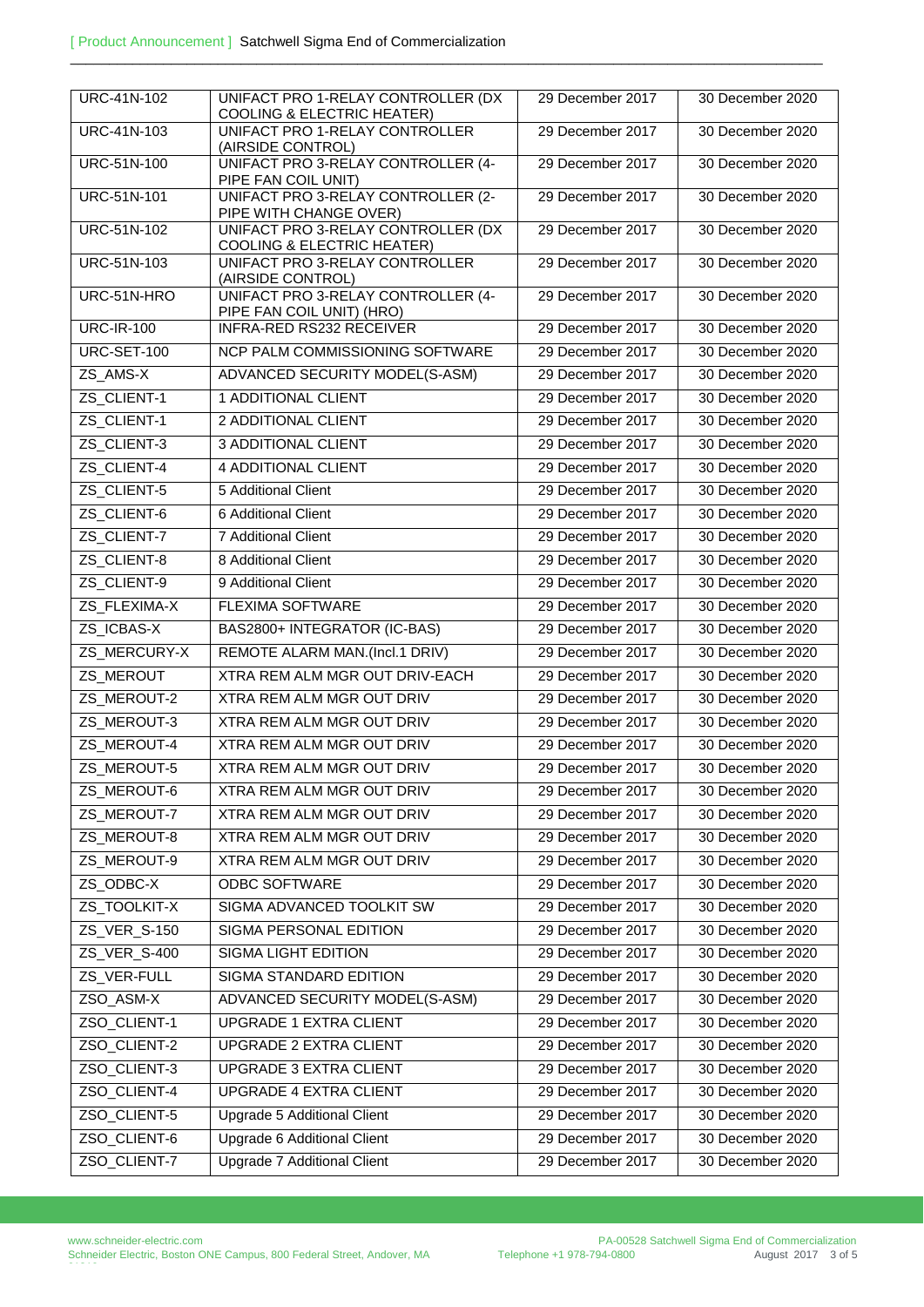| ZSO_CLIENT-8                  | Upgrade 8 Additional Client      | 29 December 2017 | 30 December 2020 |
|-------------------------------|----------------------------------|------------------|------------------|
| ZSO CLIENT-9                  | Upgrade 9 Additional Client      | 29 December 2017 | 30 December 2020 |
| ZSO_FLEXIMA-X                 | ZSO FLEXIMA-X                    | 29 December 2017 | 30 December 2020 |
| ZSO_ICBAS-X                   | ZSO_ICBAS-X                      | 29 December 2017 | 30 December 2020 |
| ZSO_MERCURY-X                 | REMOTE ALARM MAN.(Incl.1 DRIV)   | 29 December 2017 | 30 December 2020 |
| ZSO_MEROUT                    | XTRA REM ALM MGR OUT DRIV-FACH   | 29 December 2017 | 30 December 2020 |
| ZSO_MEROUT-2                  | <b>XTRA REM ALM MGR OUT DRIV</b> | 29 December 2017 | 30 December 2020 |
| ZSO_MEROUT-3                  | XTRA REM ALM MGR OUT DRIV        | 29 December 2017 | 30 December 2020 |
| ZSO MEROUT-4                  | XTRA REM ALM MGR OUT DRIV        | 29 December 2017 | 30 December 2020 |
| ZSO MEROUT-5                  | XTRA REM ALM MGR OUT DRIV        | 29 December 2017 | 30 December 2020 |
| ZSO MEROUT-6                  | XTRA REM ALM MGR OUT DRIV        | 29 December 2017 | 30 December 2020 |
| ZSO MEROUT-7                  | <b>XTRA REM ALM MGR OUT DRIV</b> | 29 December 2017 | 30 December 2020 |
| ZSO MEROUT-8                  | XTRA REM ALM MGR OUT DRIV        | 29 December 2017 | 30 December 2020 |
| ZSO MEROUT-9                  | XTRA REM ALM MGR OUT DRIV        | 29 December 2017 | 30 December 2020 |
| ZSO_ODBC-X                    | UPGRADE TOODBC SOFTWARE          | 29 December 2017 | 30 December 2020 |
| ZSO TOOLKIT-X                 | UPG TO SIGMA ADVANCED T-KIT SW   | 29 December 2017 | 30 December 2020 |
| ZSO_VER_S-150-<br><b>FULL</b> | UPG TO STAND EDIT FR PERSONAL    | 29 December 2017 | 30 December 2020 |
| ZSO_VER_S-400-<br><b>FULL</b> | UPG TO STAND EDIT FROM LIGHT     | 29 December 2017 | 30 December 2020 |

 $\_$  ,  $\_$  ,  $\_$  ,  $\_$  ,  $\_$  ,  $\_$  ,  $\_$  ,  $\_$  ,  $\_$  ,  $\_$  ,  $\_$  ,  $\_$  ,  $\_$  ,  $\_$  ,  $\_$  ,  $\_$  ,  $\_$  ,  $\_$  ,  $\_$  ,  $\_$  ,  $\_$  ,  $\_$  ,  $\_$  ,  $\_$  ,  $\_$  ,  $\_$  ,  $\_$  ,  $\_$  ,  $\_$  ,  $\_$  ,  $\_$  ,  $\_$  ,  $\_$  ,  $\_$  ,  $\_$  ,  $\_$  ,  $\_$  ,

\*Availability is not guaranteed. The availability of replacement product is dependent on our ability to source components and manufacture the products.

## **Table 2: Sigma Parts to Remain Available After 29 December 2017**

These parts are only to be used to support Sigma to EcoStruxure Building Operation transitions or for replacement parts on existing projects. As noted, purchases of more than two of these parts will require Category Management approval.

|                    |                                | End of                   |
|--------------------|--------------------------------|--------------------------|
| <b>Part Number</b> | <b>Description</b>             | <b>Commercialisation</b> |
| S-132-UPKIT        | UNC132 TO S-632-AE UPGRADE KIT | 27 December 2019         |
| S-532-FLASH        | EPROMS - SIGMA UNC532          | 27 December 2019         |
| S-ARCTP-N          | SIGMA ARCNET TP NON-ISO COM B. | 27 December 2019         |
| S-ARCTP-O          | SIGMA ARCNET TP ISO COM BOARD. | 27 December 2019         |
| S-DNN3-DT          | SIGMA DNN3 ARM7 DUAL T ROUTER  | 27 December 2019         |
| S-DNN-BAT          | DNN NIMH BATTERY BACKUP        | 27 December 2019         |
| S-DNN-FLASH        | EPROMS - SIGMA DNN             | 27 December 2019         |
| S-ETH              | SIGMA ETHERNET CARD            | 27 December 2019         |
| S-IC3-ASIC-DT      | SIGMA IC3 ARM7 - ASIC          | 27 December 2019         |
| S-IC3-CARRIER-DT   | SIGMA IC3 ARM7 - CARRIER       | 27 December 2019         |
| S-IC3-FIDELIO-DT   | SIGMA IC3 ARM7 - FIDELIO       | 27 December 2019         |
| S-IC3-LON-DT       | SIGMA IC3 DUAL TRUNKING - LON  | 27 December 2019         |
| S-IC3-MCQUAY-DT    | SIGMA IC3 DUAL TRUNKING-MCQUAY | 27 December 2019         |
| S-IC3-MN2000-DT    | SIGMA IC3 DUAL TRUNKING-MN2000 | 27 December 2019         |
| S-IC3-MODBUS-DT    | SIGMA IC3 DUAL TRUNKING-MODBUS | 27 December 2019         |
| S-IC3-SNP-DT       | SIGMA IC3 DUAL TRUNKING - SNP  | 27 December 2019         |
| S-IC3-UNIFACT-DT   | SIGMA IC3 DUAL TRUNK - UNIFACT | 27 December 2019         |

www.schneider-electric.com Schneider Electric, Boston ONE Campus, 800 Federal Street, Andover, MA